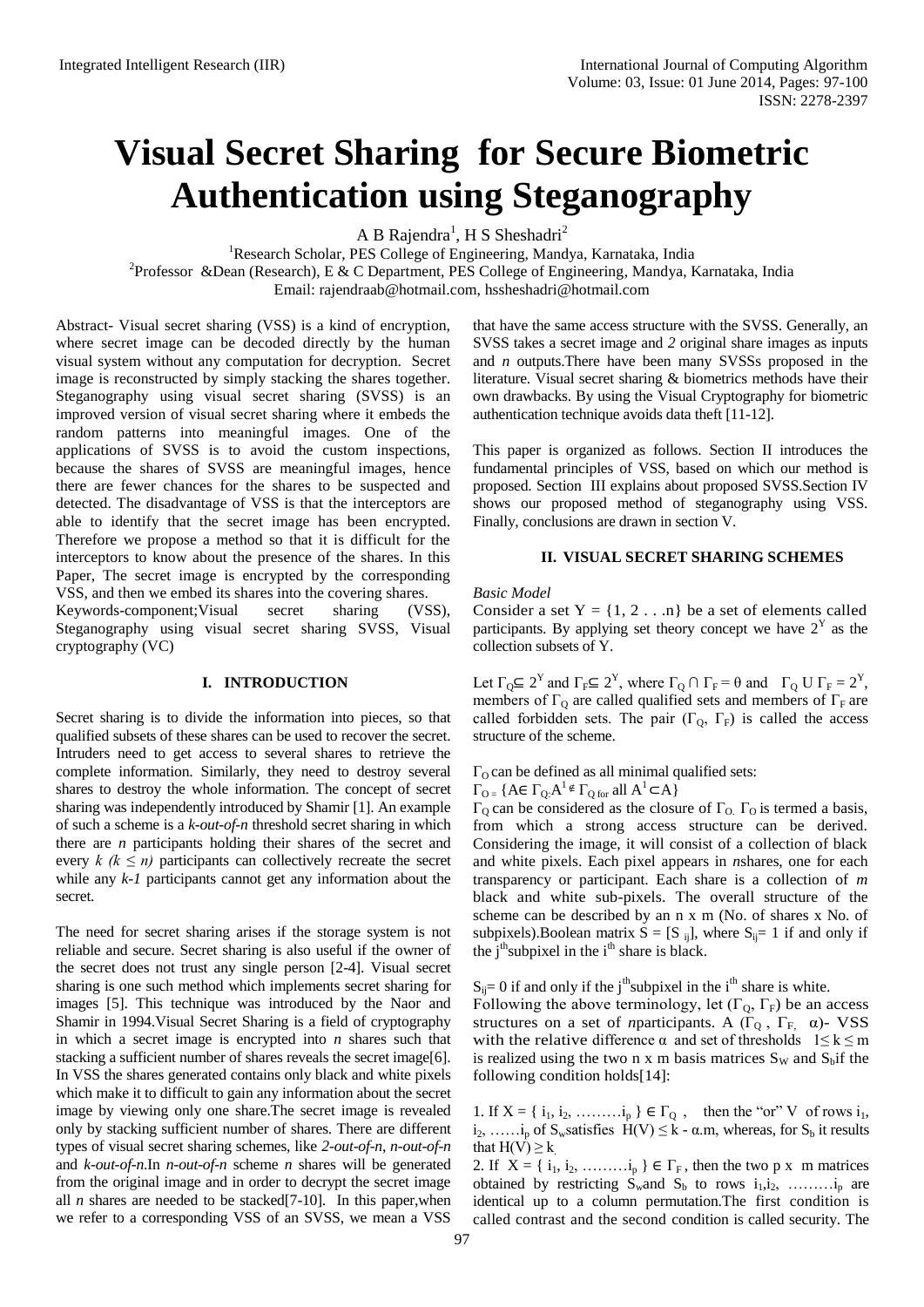collections  $C_w$  and  $C_b$  are obtained by permuting the columns of the basis matrices  $S_W$  and  $S_b$  in all possible ways. The important parameters of the scheme are:

1. *m,* the number of sub pixels in a share.i.e blowing factor (pixel expansion). This represents the loss in resolution from the original image to the shared one. The m is computed using the equation:

 $m = 2^{n-1}$  (1) 2. α, the relative difference, it determines how well the original image is recognizable.The *α* to be large as possible. The relative difference  $α$  is calculated using the equation:

$$
\alpha = |\mathbf{n}_{\mathbf{b}} \cdot \mathbf{n}_{\mathbf{w}}| / \mathbf{m} \tag{2}
$$

wheren<sub>b</sub>and n<sub>w</sub> represents the number of black sub pixels generated from the black and white pixels in the original image. 3*. β*, the contrast. The value β is to be as large as possible. The contrast  $\beta$  is computed using the equation:

 $\beta = \alpha \cdot m$  (3)

The minimum contrast that is required to ensure that the black and white areas will be distinguishable if  $\beta \geq 1$ .

## *Encryption of shares*

In order to generate the shares in the *2-out-of-*2 scheme. Considering the following Fig. 1 we can generate the basis matrix



Basis Matrices Consruction.

The basis matrices are given as:

$$
S_w=\begin{bmatrix}0&1\\0&1\end{bmatrix}\ \text{ and } S_b=\begin{bmatrix}0&1\\1&0\end{bmatrix}
$$

In general if we have  $Y = \{1, 2\}$  as set of number of participants, then for a creating the basis matrices  $S_w$  and  $S_b$  we have to apply the odd and even cardinality concept of set theory. For  $S_w$  we will consider the even cardinality and we will get  $ES_w = \{ \Theta, \{1, 2\} \}$ and for  $S_b$  we have the odd cardinality  $OS_b = \{\{1\}, \{2\}\}\$ . In order to encode the black and white pixels, we have collection matrices which are given as:

 $C_w = \{Matrices obtained by performing permutation on the$ columns of  $\begin{bmatrix} 0 \\ 0 \end{bmatrix}$  $\begin{bmatrix} 0 & 1 \\ 0 & 1 \end{bmatrix}$ 

 $C_b = \{Matrices obtained by performing permutation on the$ columns of  $\begin{bmatrix} 0 \\ 1 \end{bmatrix}$  $\begin{bmatrix} 0 & 1 \\ 1 & 0 \end{bmatrix}$ 

So finally we have,

$$
C_w = \left\{ \begin{bmatrix} 0 & 1 \\ 0 & 1 \end{bmatrix} \text{ and } \begin{bmatrix} 1 & 0 \\ 1 & 0 \end{bmatrix} \right\}
$$

$$
C_b = \left\{ \begin{bmatrix} 0 & 1 \\ 1 & 0 \end{bmatrix} \text{ and } \begin{bmatrix} 1 & 0 \\ 0 & 1 \end{bmatrix} \right\}
$$

Now to share a white pixel, randomly select one of the matrices in  $C_w$ , and to share a black pixel, randomly select one of the matrices in  $C_b$ . The first row of the chosen matrix is used for share  $S_1$  and the second for share  $S_2$ .



VSS Scheme:

The Fig. 2 shows the stacking of the shares. Fig 2(a) shows the original image, Fig 2(b) and Fig 2(c) are the shares generated from the original image. Fig 2(d) shows the decrypted image after stacking the two shares. From the Fig 2(d) Decrypted Image.

## **III. STEGANOGRAPY USING VISUAL CRYPOGRAPHY**

## *Generating covering shares using Halftoning*

In order to deal with the gray-scale images, the halftoning technique was introduced into the visual secret sharing. The halftoning technique (or dithering technique) is used to convert the gray-scale image into the binary image. This technique has been extensively used in printing applications which has been proved to be very effective. Once we have the binary image, the SVSS can be applied directly.

The halftoning process is to map the gray-scale pixels from the original image into the patterns with certain percentage of black pixels. The halftoned image is a binary image. However, in order to store the binary images one needs a large amount of memory. A more efficient way is by using the dithering matrix. The dithering matrix is a integer matrix, denoted as *D*. The entries, denoted as  $D_{i,j}$  of the dithering matrix are integers which stand for the gray-levels in the dithering matrix.We take n gray-scale original share images, denoted as  $I_1, I_2, \ldots, I_n$ , as the inputs, and output n binary meaningful shares  $s_1, s_2, \ldots, s_n$ , where the stacking results of the qualified shares are all black images, i.e., the information of the original share images are all covered.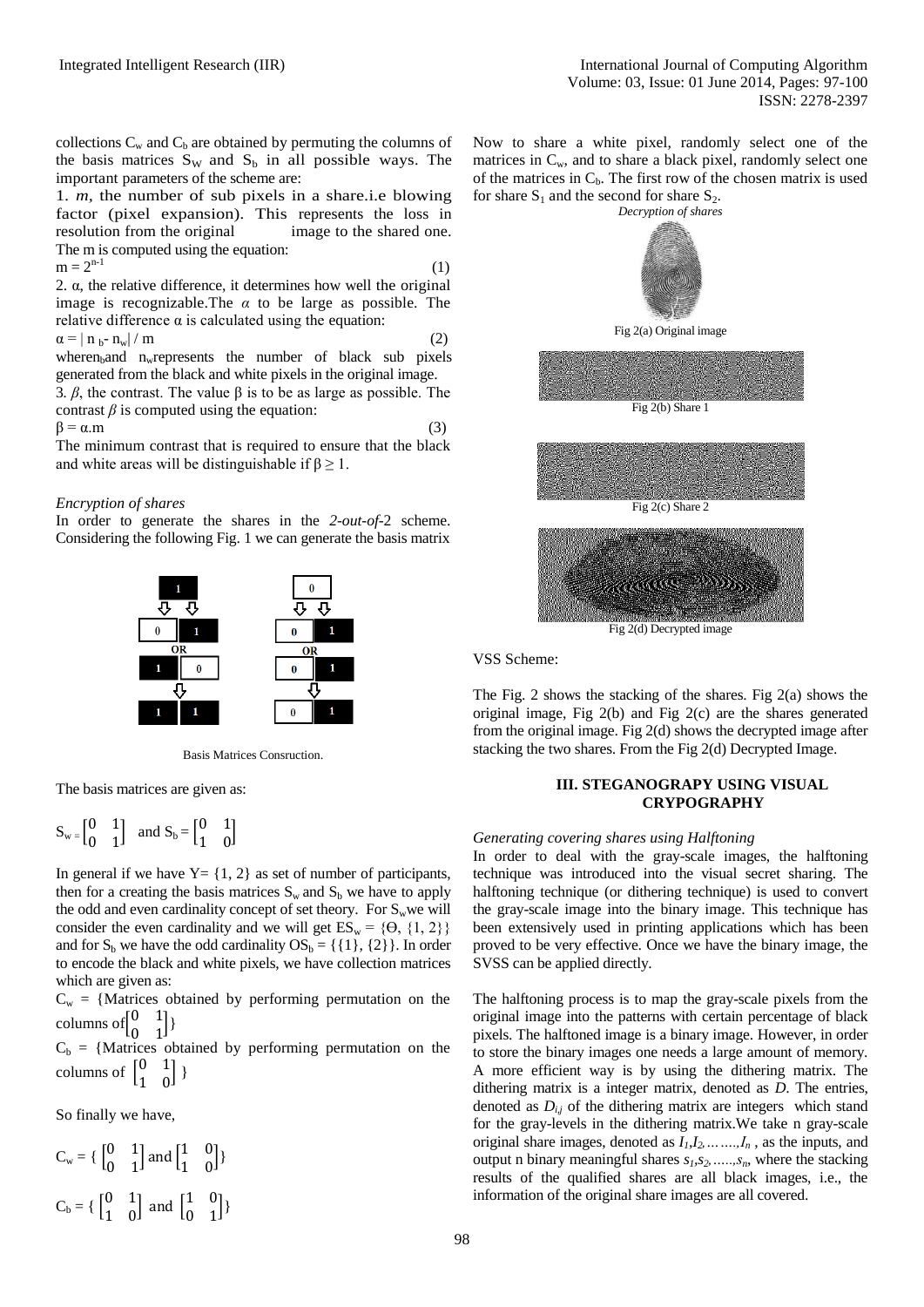## *Generating Embedding transparencies in to covering shares*

Suppose the size of each covering share is  $p * q$ . We first divide each covering share into  $\frac{pq}{t}$  blocks with each block containing *t* subpixels, where  $t \geq m$ . In case  $pq$  is not a multiple of *t*, then some simple padding can be applied. We choose *m* positions in each *t* subpixels to embed the m subpixels of *m*. In this project, we call the chosen m positions that are used to embed the secret information the embedding positions. In order to correctly decode the secret image only by stacking the shares, the embedding positions of all the covering shares should be the same. At this point, by stacking the embedded shares, the *(t-m*) subpixels that have not been embedded by secret subpixels are always black, and the *m* subpixels that are embedded by the secret subpixels recover the secret image as the corresponding VSS does. Hence the secret image appears.

## *Results*

# **IV. PROPOSED METHOD**



Fig3 (a) Original Image



Fig3 (b) Encrypted Shares using VSS



Fig (c) Covering shares



Fig (d) Shares (obtained from VSS) are embedded into the Covering images (Halftone Images)



Fig3 (e) Decrypted Image using SVSS

Streganography using VSS:

## *Analysis of the results*

Original image, Fig 3(b) shows encrypted shares using VSS, Fig 3(c) shows meaning full images used as covering shares, Fig 3(d) shows haftoned Images of fig 3(c) which are embedded with Fig 3(b) and Fig 3(d) shows decrypted Image using.Meaningfull shares are trasmitted instead of dotted black and white shares in SVSS.

Compared to Fig.2 the shares and decrypted image size are same as original image size and XOR operation is used to recover the secret image instead of OR operation.

*Algorithm of the Proposed Method Encryption*

Load the image Create  $M_0$ ,  $M_1$ for each pixel p in SI: {

if (p is black)

 $r = a$  random permutation of the columns of  $M_1$ else

 $r = a$  random permutation of the columns of  $M_0$ for each participant i:

{ where pixels j if  $(r_{i,j} = -1)$ subpixel=black else subpixel= white. } }

*Generating covering shares* Dithering matrix D of size (c\*d) for  $i=0$  to c-1 do & for  $j=0$  to  $d-1$  do if  $g \leq Dij$ then print black pixel at position $(i,j)$ else print white pixel at position (i,j)

# *Embedding*

Step 1: Divide the covering shares into blocks thatcontain t sub pixels each.

Step 2: Choose m embedding positions in each block in the n covering shares.

Step 3: For each black pixel in SI, randomly choose a share matrix  $M_1$  ε C<sub>1</sub>.

Step 4: For each white pixel in secret image, randomly choose another matrix  $M_0$  ε C<sub>0</sub>